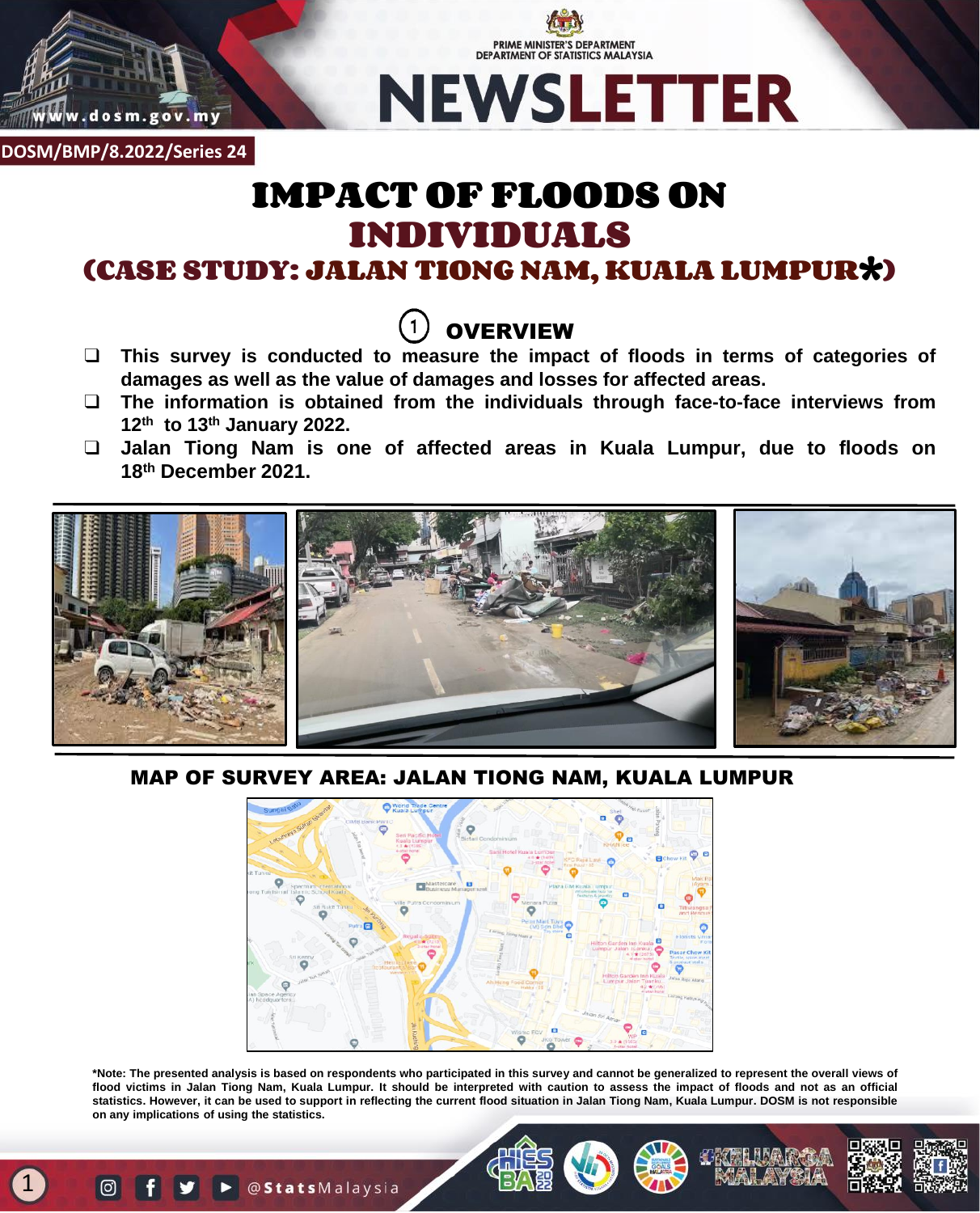



▶ @ Stats Malaysia

| ල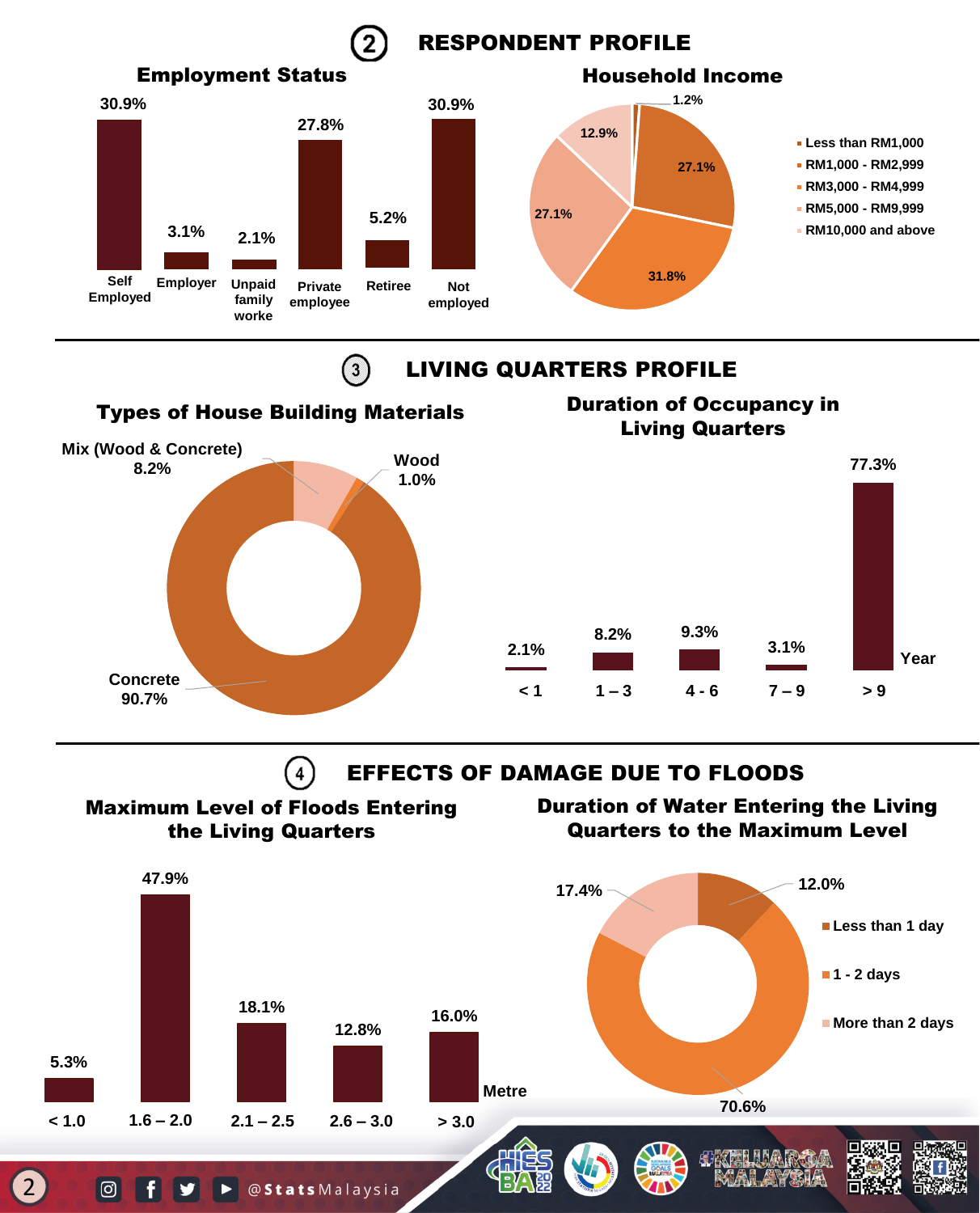

### Estimates on Damages in Equipment, Furniture, Clothes, Electrical Appliances and Others



### **23.1% 32.3% 38.5% 1.5% 4.6% Less than RM5,000 RM5,000 – RM10,000 – RM20,000 – RM30,000 and**  Structure of Living Quarters **Mean: RM9,115.00**

### Estimates on Damages of Vehicles

**RM19,999**

**RM29,999**

**above**

**RM9,999**



### Estimates on Post-Floods Clean-Up



### **O** f y **D** @ Stats Malaysia

3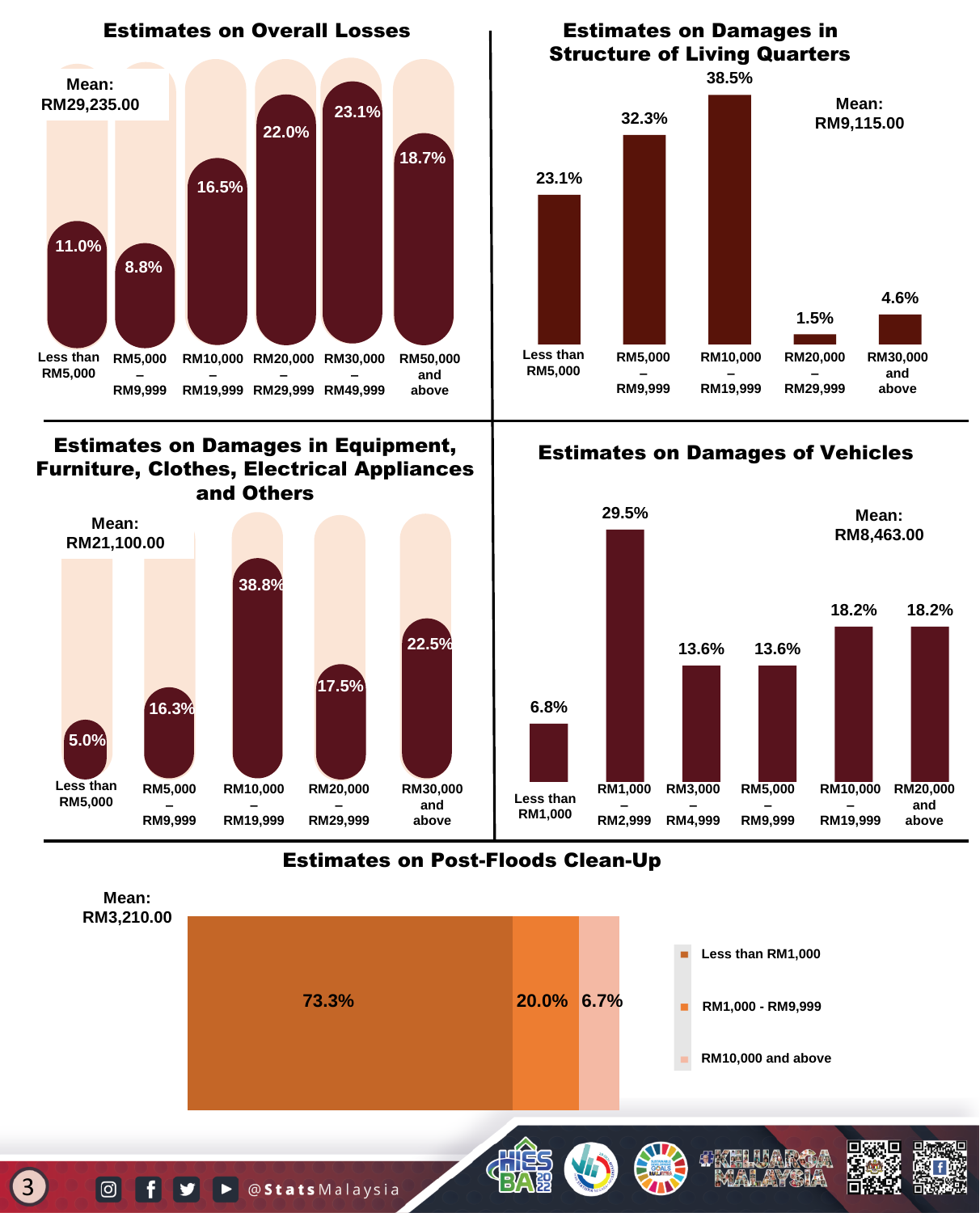

# Emergency Savings Value Types of Emergency Savings\*\*





**\*\*Note: Respondents can answer more than one type of emergency savings.**

4